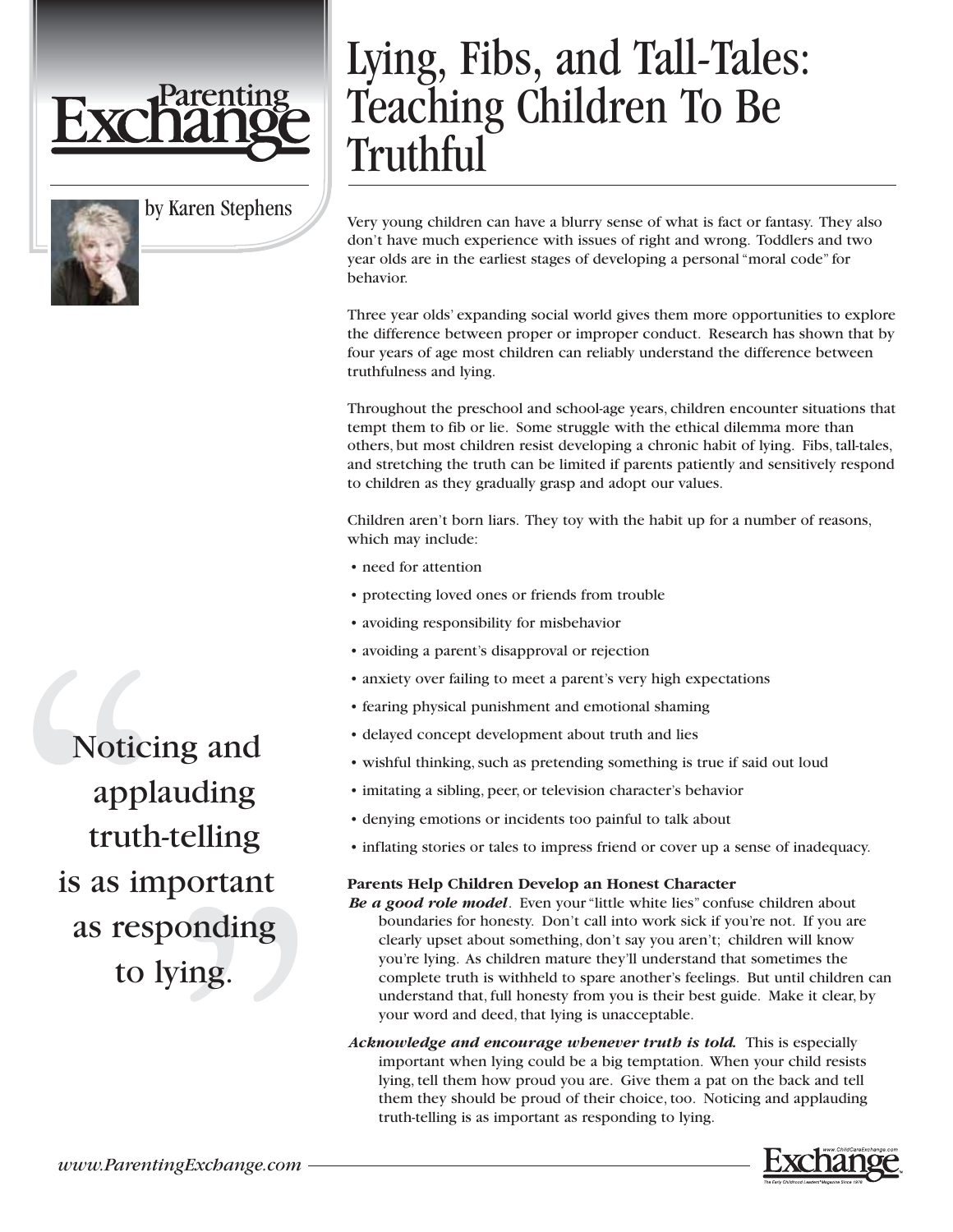- *Help children distinguish between fact and fantasy.* During "pretend play" telling tall tales is fun. So fun, some children may try to carry it over into "real life," too. To help preschoolers make the distinction, respond empathetically to tall tales by saying, "Wow, that's sounds magical. That would be fun if it were true."
- *Express faith in your child's ability to tell the truth.* Resist labeling your child a "liar." Rather than sentencing children to a lifetime label, talk about their ability to make good choices. Reassure your child that you are confident they can choose to behave honestly, even when it's hard or they're afraid.
- *Openly talk about the importance of honesty.* Help children experience how important trust, a by-product of honesty, is to family and friend relationships. Find ways to express your values in relevant ways. For instance, when watching a television or movie character lie, take the opportunity to talk about how you feel about it. Depending on your child's age, discuss how things would turn out in "real life" if someone lied like the character.

## Even your "little white lies" confuse children about boundaries for honesty.

- *Teach through play.* With preschoolers, take time to enjoy pretend play with dolls or puppets. Create situations in which your puppet lies. See how your child responds. Illustrate remorse and making amends by having your puppet express those emotions in the play scenario.
- *Avoid pushing children into a lie.* If you know about a child's infraction such as milk spilled on the table don't pretend you don't by asking, "Who did this?". Asking the question simply sets up the temptation for your child to lie. After all, it's human nature to try to avoid blame, especially if parents use overly physical punishment. Out of impulsive "survival instinct" children may lie without even planning on it. If you know how an accident occurred, calmly say it. Then firmly enforce a respectful logical consequence so your child accepts responsibility to remedy the problem. If milk is spilled, rather than opening the door to a lie, simply point to the paper towels so your child can clean the spill.
- *If your child lies, focus on finding the underlying cause.* The cause of lying probably needs your attention most. For instance, a child may lie about wetting her pants, even though you can clearly see it happened. Finding out why the wetting occurred, and why the child felt too frightened to tell you, are clues to the lying. Once you determine why your child lied, it's easier to reassure them to avoid future lying. Maybe she's afraid to go into the bathroom at child care. If so, find out the cause and work with a teacher to help your child master it. If she lies because she's afraid she'll be spanked, it's time to use more respectful discipline methods. It's a constructive consequence to have a child help clean wet pants and put on dry ones. It's not productive or empathetic to spank for wetting.
- *Share your childhood memories to create teachable moments.* When relaxing together, or even driving in the car, share simple stories that illustrate how you learned to resist lying. Children love hearing about times their parents got into trouble when young — and how they got themselves out of it.
- *Help children interpret emotions associated with lying as well as getting caught in a lie.* Most children show remorse over a lie. When they do, gently empathize and name the emotions experienced when one lies. For instance, we feel guilty, nervous, sad, or embarrassed. Sometimes we're afraid to look people in the face. Remembering the emotions associated with lying can be an effective deterrent to future lies.
- *Read books to spark discussion about bonesty and the difference between truth and lies.* **After reading,** talk about the importance of telling the truth. Talk about the motivations and feelings of the book's characters. Recommendations include:
- *Harriet and The* Garden by Nancy Carlson (Minneapolis: Lerner Publishing Group, 2004)
- *Pinky Promise: A Book about Telling the Truth* by Vanita Braver (Washington, DC: Child Welfare League of America, 2004)